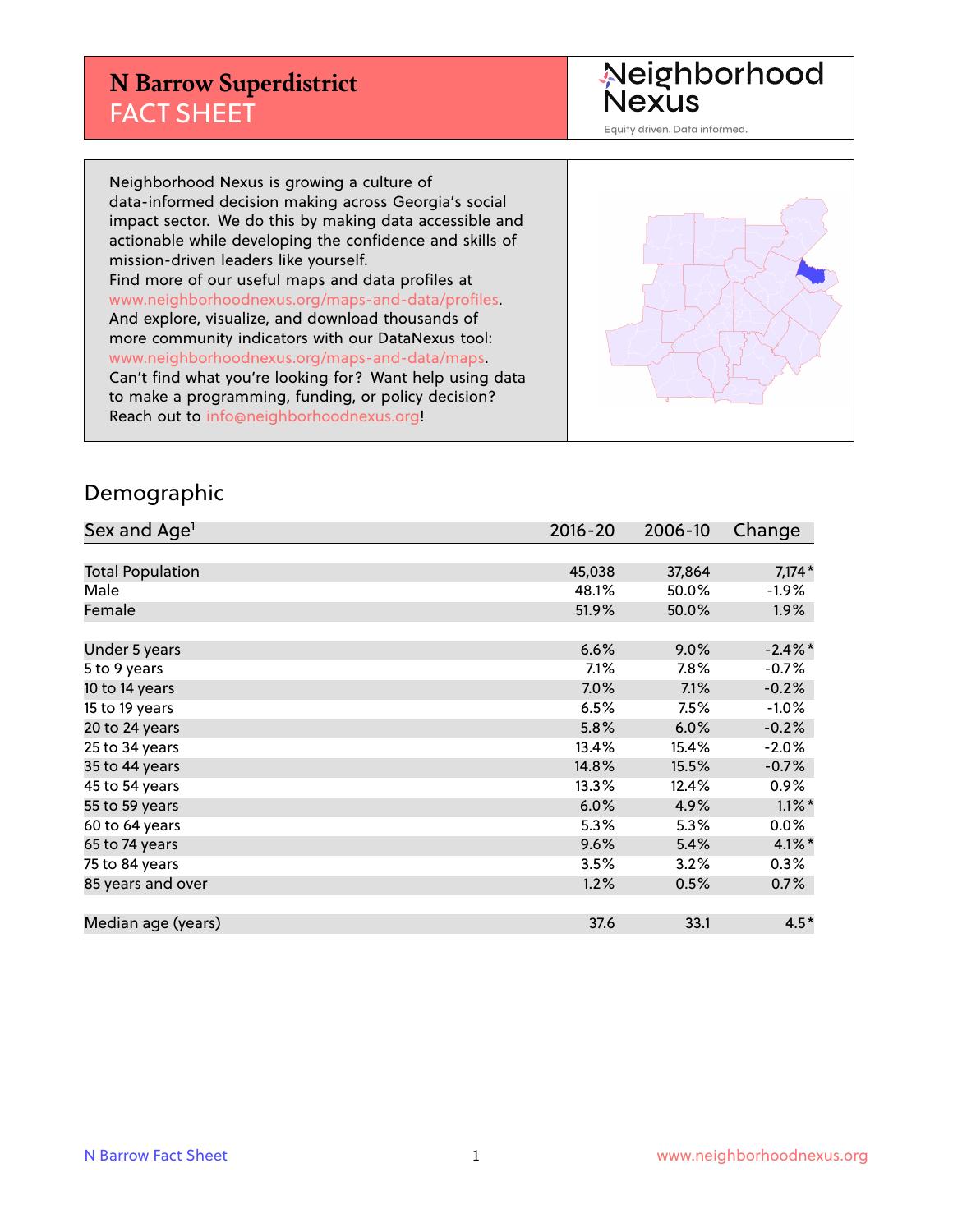# Demographic, continued...

| Race <sup>2</sup>                                            | $2016 - 20$ | 2006-10 | Change     |
|--------------------------------------------------------------|-------------|---------|------------|
| <b>Total population</b>                                      | 45,038      | 37,864  | $7,174*$   |
| One race                                                     | 93.7%       | 98.5%   | $-4.7%$ *  |
| White                                                        | 75.8%       | 82.3%   | $-6.4\%$ * |
| <b>Black or African American</b>                             | 11.2%       | 9.8%    | 1.4%       |
| American Indian and Alaska Native                            | 0.4%        | 0.0%    | 0.4%       |
| Asian                                                        | 4.6%        | 3.6%    | 1.0%       |
| Native Hawaiian and Other Pacific Islander                   | 0.0%        | 0.0%    | 0.0%       |
| Some other race                                              | 1.8%        | 2.8%    | $-1.0%$    |
| Two or more races                                            | 6.3%        | 1.5%    | 4.7%*      |
| Race alone or in combination with other race(s) <sup>3</sup> | $2016 - 20$ | 2006-10 | Change     |
| Total population                                             | 45,038      | 37,864  | $7,174*$   |
| White                                                        | 81.9%       | 83.8%   | $-1.9%$    |
| <b>Black or African American</b>                             | 13.1%       | 10.6%   | 2.4%       |
| American Indian and Alaska Native                            | 1.4%        | 0.5%    | 0.9%       |
| Asian                                                        | 5.1%        | 3.7%    | 1.4%       |
| Native Hawaiian and Other Pacific Islander                   | 0.0%        | 0.0%    | 0.0%       |
| Some other race                                              | 5.2%        | 2.9%    | 2.2%       |
| Hispanic or Latino and Race <sup>4</sup>                     | $2016 - 20$ | 2006-10 | Change     |
| <b>Total population</b>                                      | 45,038      | 37,864  | $7,174*$   |
| Hispanic or Latino (of any race)                             | 11.3%       | 9.4%    | 1.9%       |
| Not Hispanic or Latino                                       | 88.7%       | 90.6%   | $-1.9%$ *  |
| White alone                                                  | 69.2%       | 75.9%   | $-6.6%$ *  |
| <b>Black or African American alone</b>                       | 11.0%       | 9.8%    | 1.2%       |
| American Indian and Alaska Native alone                      | 0.2%        | 0.0%    | 0.2%       |
| Asian alone                                                  | 4.4%        | 3.6%    | 0.8%       |
| Native Hawaiian and Other Pacific Islander alone             | 0.0%        | 0.0%    | 0.0%       |
| Some other race alone                                        | 0.2%        | 0.0%    | 0.2%       |
| Two or more races                                            | 3.6%        | 1.3%    | $2.3\%$ *  |
| U.S. Citizenship Status <sup>5</sup>                         | $2016 - 20$ | 2006-10 | Change     |
| Foreign-born population                                      | 3,932       | 2,728   | $1,204*$   |
| Naturalized U.S. citizen                                     | 43.7%       | 43.2%   | 0.5%       |
| Not a U.S. citizen                                           | 56.3%       | 56.8%   | $-0.5%$    |
|                                                              |             |         |            |
| Citizen, Voting Age Population <sup>6</sup>                  | $2016 - 20$ | 2006-10 | Change     |
| Citizen, 18 and over population                              | 31,752      | 25,533  | $6,219*$   |
| Male                                                         | 48.4%       | 48.8%   | $-0.5%$    |
| Female                                                       | 51.6%       | 51.2%   | 0.5%       |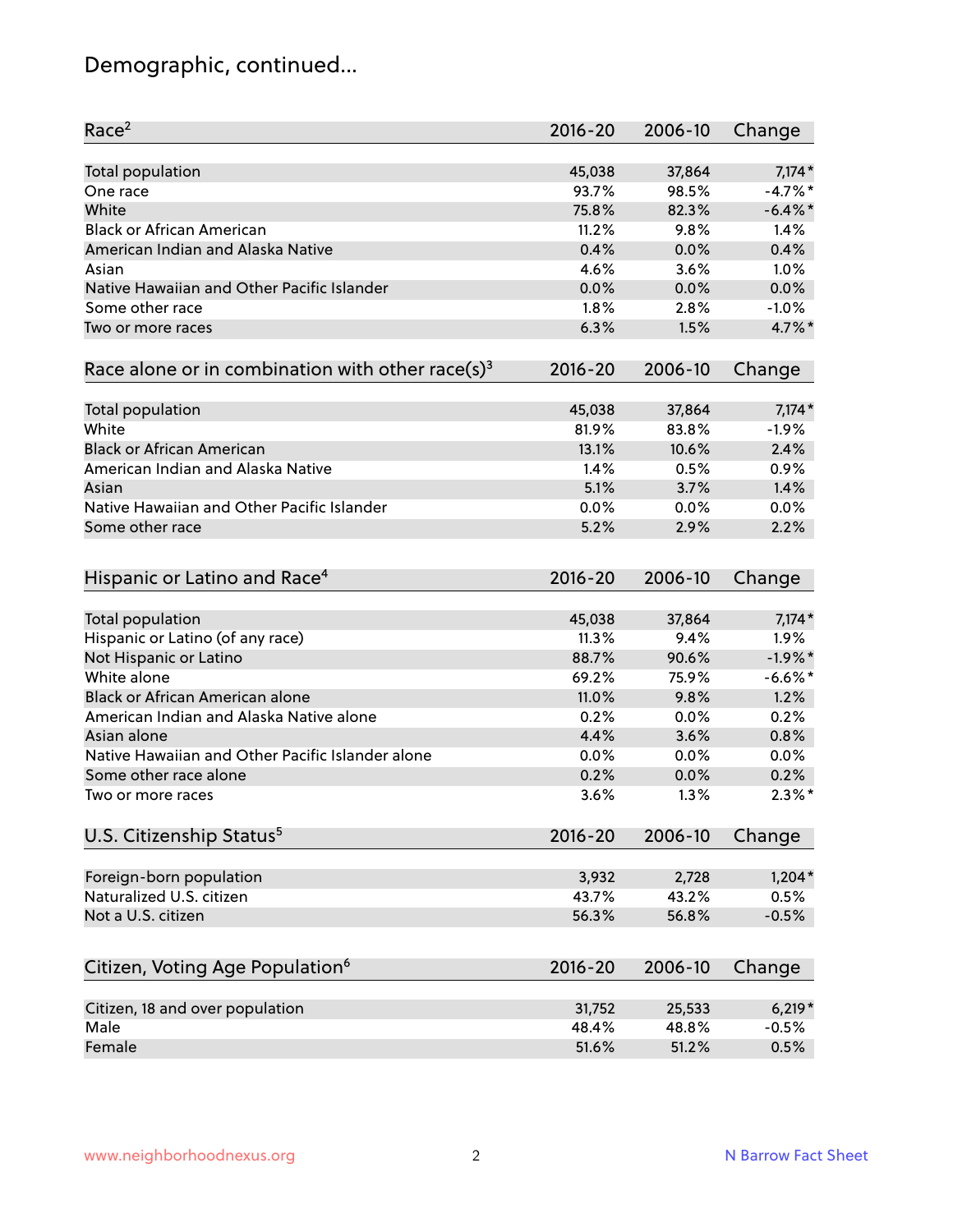#### Economic

| Income <sup>7</sup>                                 | $2016 - 20$ | 2006-10 | Change     |
|-----------------------------------------------------|-------------|---------|------------|
|                                                     |             |         |            |
| All households                                      | 15,382      | 13,209  | $2,173*$   |
| Less than \$10,000                                  | 5.9%        | 7.5%    | $-1.6%$    |
| \$10,000 to \$14,999                                | 4.0%        | 6.8%    | $-2.7\%$ * |
| \$15,000 to \$24,999                                | 8.8%        | 11.0%   | $-2.2%$    |
| \$25,000 to \$34,999                                | 10.2%       | 11.5%   | $-1.3%$    |
| \$35,000 to \$49,999                                | 12.6%       | 15.9%   | $-3.4%$    |
| \$50,000 to \$74,999                                | 19.0%       | 20.7%   | $-1.7%$    |
| \$75,000 to \$99,999                                | 14.5%       | 15.5%   | $-1.0%$    |
| \$100,000 to \$149,999                              | 17.9%       | 7.1%    | 10.8%*     |
| \$150,000 to \$199,999                              | 4.5%        | 2.8%    | 1.7%       |
| \$200,000 or more                                   | 2.7%        | 1.3%    | 1.4%       |
| Median household income (dollars)                   | 61,598      | 48,077  | 13,521*    |
| Mean household income (dollars)                     | 72,151      | 57,670  | 14,481*    |
| With earnings                                       | 78.6%       | 79.9%   | $-1.3%$    |
| Mean earnings (dollars)                             | 73,444      | 59,792  | 13,653*    |
| <b>With Social Security</b>                         | 33.7%       | 26.3%   | $7.4\%$ *  |
| Mean Social Security income (dollars)               | 20,654      | 14,744  | 5,910*     |
| With retirement income                              | 20.3%       | 12.6%   | $7.7\%$ *  |
| Mean retirement income (dollars)                    | 22,185      | 21,004  | 1,181      |
| With Supplemental Security Income                   | 4.5%        | 6.8%    | $-2.2%$    |
| Mean Supplemental Security Income (dollars)         | 9,961       | 7,709   | 2,253      |
| With cash public assistance income                  | 2.1%        | 1.5%    | 0.6%       |
| Mean cash public assistance income (dollars)        | 2,660       | 1,919   | 741        |
| With Food Stamp/SNAP benefits in the past 12 months | 13.2%       | 15.4%   | $-2.1%$    |
|                                                     |             |         |            |
| Families                                            | 11,565      | 9,810   | $1,755*$   |
| Less than \$10,000                                  | 6.0%        | 3.3%    | 2.8%       |
| \$10,000 to \$14,999                                | 1.8%        | 4.3%    | $-2.4%$    |
| \$15,000 to \$24,999                                | 5.5%        | 11.3%   | $-5.7%$ *  |
| \$25,000 to \$34,999                                | 7.8%        | 10.1%   | $-2.3%$    |
| \$35,000 to \$49,999                                | 11.1%       | 17.5%   | $-6.4\%$ * |
| \$50,000 to \$74,999                                | 20.6%       | 21.9%   | $-1.3%$    |
| \$75,000 to \$99,999                                | 16.3%       | 17.9%   | $-1.6%$    |
| \$100,000 to \$149,999                              | 21.5%       | 8.6%    | 12.9%*     |
| \$150,000 to \$199,999                              | 5.7%        | 3.3%    | 2.4%       |
| \$200,000 or more                                   | 3.5%        | 1.8%    | 1.7%       |
| Median family income (dollars)                      | 71,545      | 53,483  | 18,062*    |
| Mean family income (dollars)                        | 81,347      | 64,533  | 16,814*    |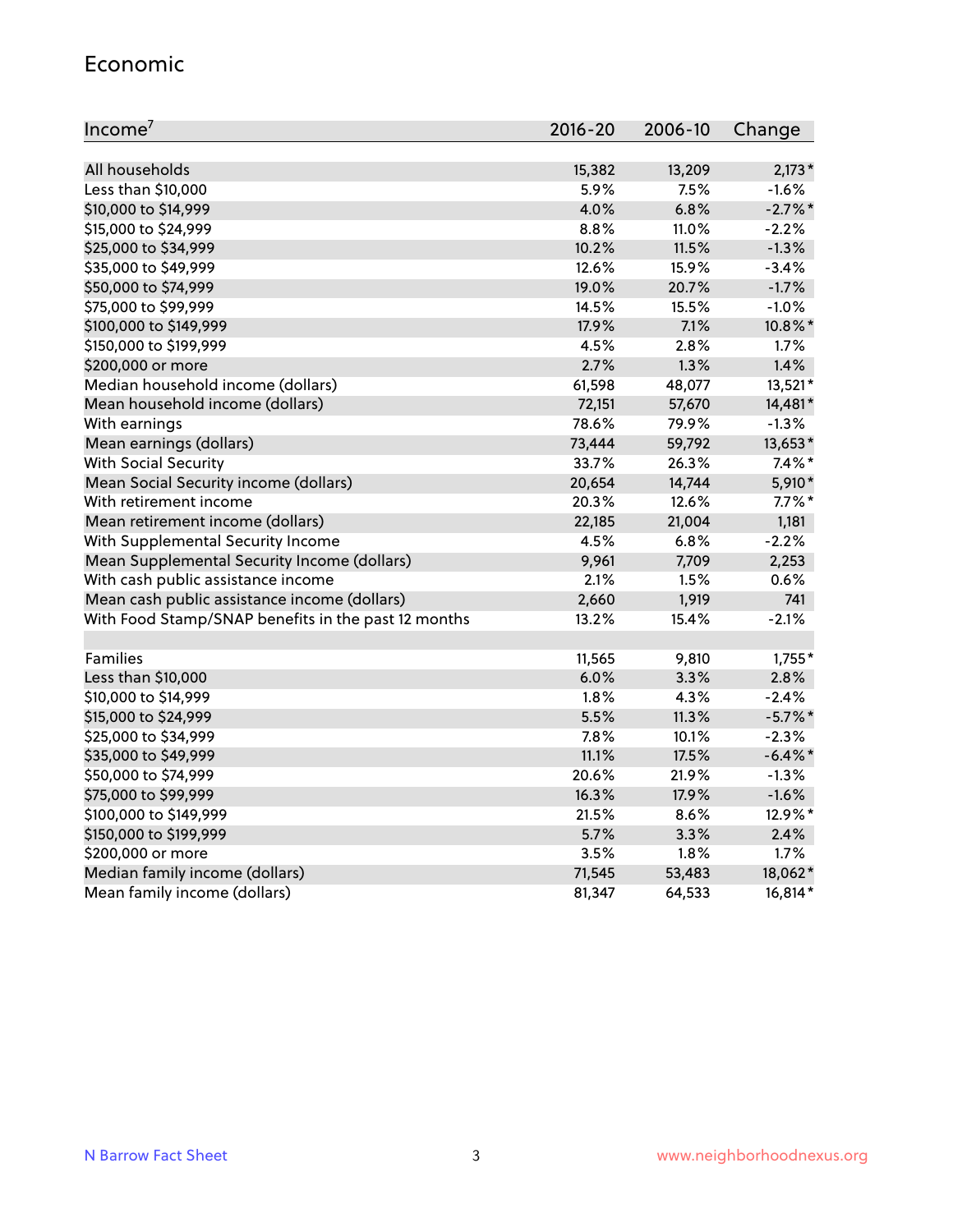#### Economic, continued...

| Income, continued <sup>8</sup>                                        | $2016 - 20$ | 2006-10 | Change   |
|-----------------------------------------------------------------------|-------------|---------|----------|
|                                                                       |             |         |          |
| Nonfamily households                                                  | 3,817       | 3,399   | 418      |
| Median nonfamily income (dollars)                                     | 31,203      | 24,799  | $6,404*$ |
| Mean nonfamily income (dollars)                                       | 40,094      | 32,744  | 7,350*   |
|                                                                       |             |         |          |
| Median earnings for workers (dollars)                                 | 32,762      | 28,409  | 4,353*   |
| Median earnings for male full-time, year-round workers<br>(dollars)   | 44,627      | 41,892  | $2,734*$ |
| Median earnings for female full-time, year-round workers<br>(dollars) | 40,371      | 31,871  | 8,499*   |
| Per capita income (dollars)                                           | 25,429      | 20,596  | 4,833*   |
| Families and People Below Poverty Level <sup>9</sup>                  | $2016 - 20$ | 2006-10 | Change   |
|                                                                       |             |         |          |
| <b>All families</b>                                                   | 11.1%       | 9.8%    | 1.3%     |
| With related children under 18 years                                  | 16.6%       | 13.6%   | 2.9%     |
| With related children under 5 years only                              | 19.0%       | 5.3%    | 13.6%    |
| Married couple families                                               | 3.9%        | 5.7%    | $-1.8%$  |
| With related children under 18 years                                  | 5.7%        | 7.3%    | $-1.6%$  |
| With related children under 5 years only                              | 17.0%       | 1.4%    | 15.6%    |
| Families with female householder, no husband present                  | 39.3%       | 30.0%   | 9.3%     |
| With related children under 18 years                                  | 49.4%       | 39.2%   | 10.3%    |
| With related children under 5 years only                              | 42.6%       | 25.0%   | 17.6%    |
|                                                                       |             |         |          |
| All people                                                            | 11.9%       | 13.1%   | $-1.2%$  |
| Under 18 years                                                        | 15.9%       | 15.8%   | 0.2%     |
| Related children under 18 years                                       | 15.8%       | 15.5%   | 0.3%     |
| Related children under 5 years                                        | 19.3%       | 15.9%   | 3.5%     |
| Related children 5 to 17 years                                        | 14.5%       | 15.3%   | $-0.8%$  |
| 18 years and over                                                     | 10.6%       | 12.0%   | $-1.4%$  |
| 18 to 64 years                                                        | 11.5%       | 11.6%   | $-0.1%$  |
| 65 years and over                                                     | 6.7%        | 14.9%   | $-8.2%$  |
| People in families                                                    | 10.7%       | 10.8%   | $-0.1%$  |
| Unrelated individuals 15 years and over                               | 20.9%       | 28.0%   | $-7.1%$  |
|                                                                       |             |         |          |
| Non-Hispanic white people                                             | 11.0%       | 11.2%   | $-0.2%$  |
| Black or African-American people                                      | 15.4%       | 28.5%   | $-13.1%$ |
| Asian people                                                          | 6.1%        | 0.0%    | 6.1%     |
| Hispanic or Latino people                                             | 15.9%       | 16.3%   | $-0.4%$  |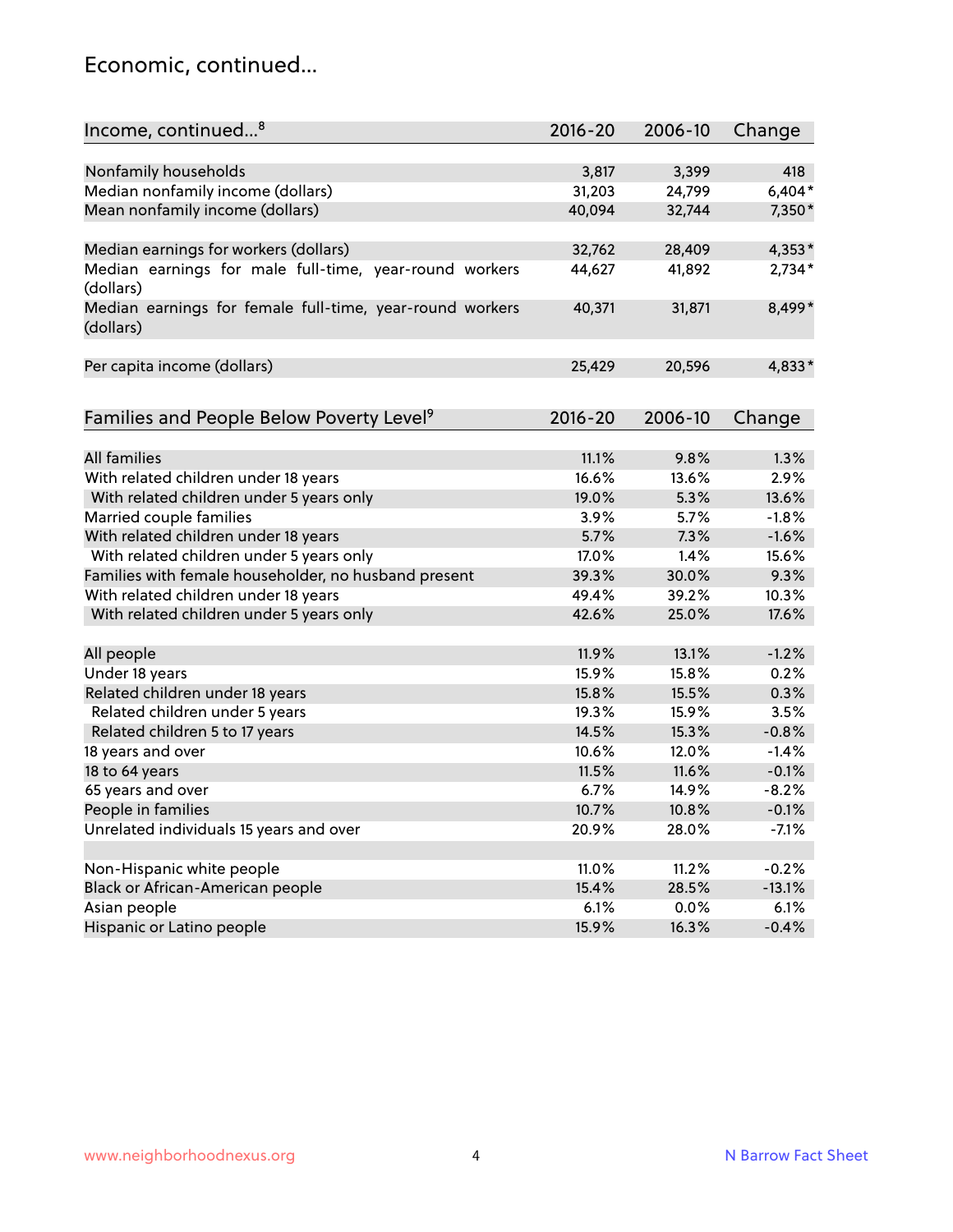## Employment

| Employment Status <sup>10</sup>                                             | $2016 - 20$ | 2006-10 | Change    |
|-----------------------------------------------------------------------------|-------------|---------|-----------|
|                                                                             |             |         |           |
| Population 16 years and over                                                | 34,961      | 28,233  | $6,728*$  |
| In labor force                                                              | 64.9%       | 66.4%   | $-1.6%$   |
| Civilian labor force                                                        | 64.9%       | 66.4%   | $-1.5%$   |
| Employed                                                                    | 62.0%       | 58.3%   | 3.7%      |
| Unemployed                                                                  | 2.8%        | 8.1%    | $-5.2%$   |
| <b>Armed Forces</b>                                                         | 0.0%        | 0.1%    | $-0.1%$   |
| Not in labor force                                                          | 35.1%       | 33.6%   | 1.6%      |
| Civilian labor force                                                        | 22,681      | 18,740  | $3,941*$  |
| <b>Unemployment Rate</b>                                                    | 4.4%        | 12.1%   | $-7.8%$   |
|                                                                             |             |         |           |
| Females 16 years and over                                                   | 18,050      | 14,140  | $3,910*$  |
| In labor force                                                              | 57.2%       | 58.2%   | $-0.9%$   |
| Civilian labor force                                                        | 57.2%       | 58.1%   | $-0.8%$   |
| Employed                                                                    | 55.2%       | 51.1%   | 4.2%      |
|                                                                             |             |         |           |
| Own children of the householder under 6 years                               | 3,379       | 3,650   | $-271$    |
| All parents in family in labor force                                        | 60.5%       | 72.5%   | $-12.0%$  |
|                                                                             |             |         |           |
| Own children of the householder 6 to 17 years                               | 7,473       | 6,396   | $1,077*$  |
| All parents in family in labor force                                        | 70.2%       | 68.7%   | 1.5%      |
|                                                                             |             |         |           |
| Industry <sup>11</sup>                                                      | $2016 - 20$ | 2006-10 | Change    |
|                                                                             |             |         |           |
| Civilian employed population 16 years and over                              | 21,690      | 16,466  | $5,224*$  |
| Agriculture, forestry, fishing and hunting, and mining                      | 0.3%        | 0.3%    | 0.0%      |
| Construction                                                                | 8.3%        | 10.4%   | $-2.1%$   |
| Manufacturing                                                               | 13.9%       | 13.9%   | $-0.0%$   |
| Wholesale trade                                                             | 4.0%        | 6.2%    | $-2.1%$   |
| Retail trade                                                                | 13.6%       | 13.5%   | 0.0%      |
| Transportation and warehousing, and utilities                               | 5.5%        | 5.3%    | 0.2%      |
| Information                                                                 | 1.6%        | 2.2%    | $-0.5%$   |
| Finance and insurance, and real estate and rental and leasing               | 4.7%        | 5.3%    | $-0.6%$   |
| Professional, scientific, and management, and administrative                | 10.8%       | 8.6%    | 2.1%      |
| and waste management services                                               |             |         |           |
| Educational services, and health care and social assistance                 | 17.8%       | 14.3%   | $3.4\%$ * |
| Arts, entertainment, and recreation, and accommodation and<br>food services | 8.7%        | 10.4%   | $-1.6%$   |
| Other services, except public administration                                | 6.9%        | 5.2%    | 1.7%      |
| Public administration                                                       | 4.0%        | 4.5%    | $-0.5%$   |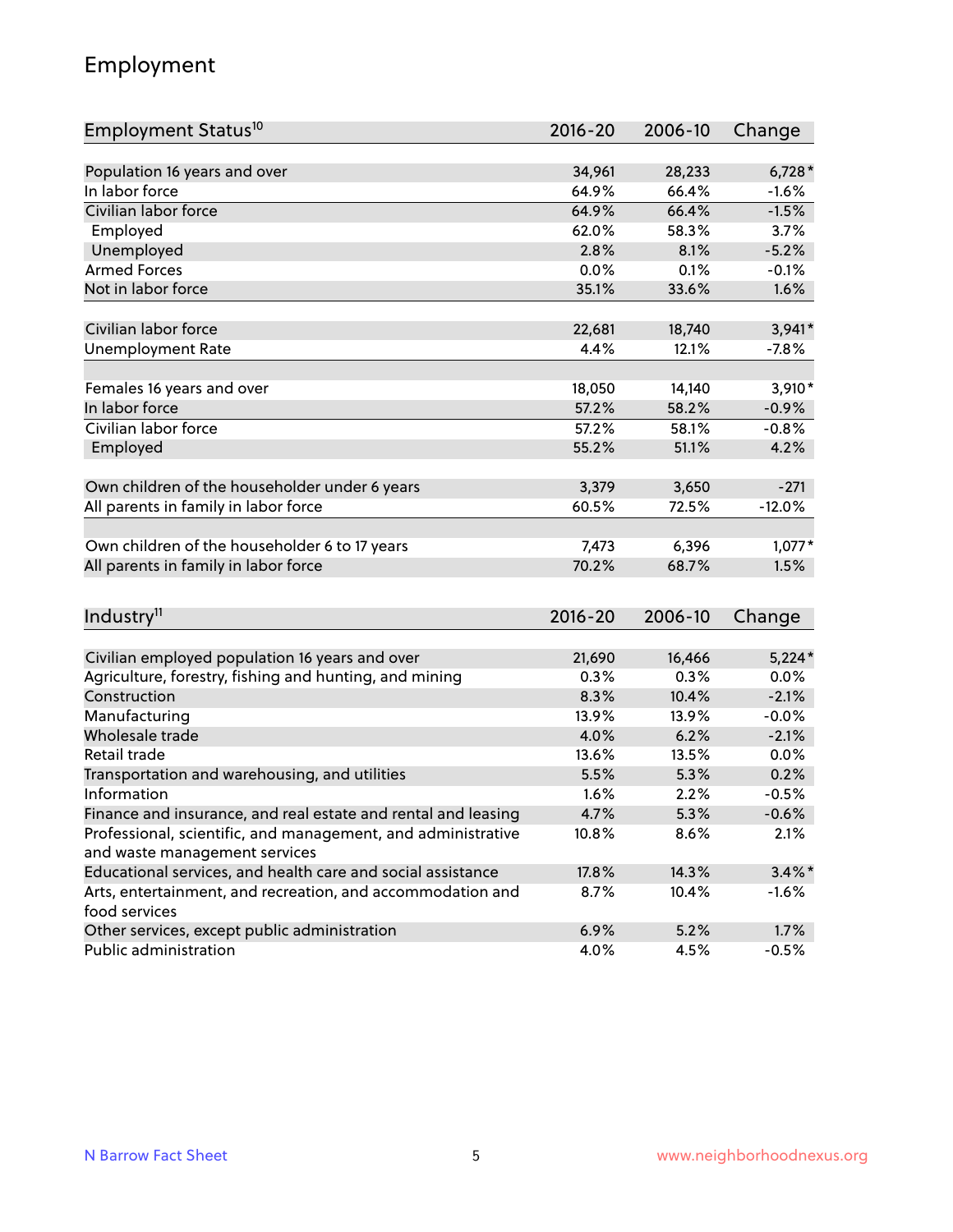# Employment, continued...

| Occupation <sup>12</sup>                                                    | $2016 - 20$ | 2006-10 | Change     |
|-----------------------------------------------------------------------------|-------------|---------|------------|
| Civilian employed population 16 years and over                              | 21,690      | 16,466  | $5,224*$   |
| Management, business, science, and arts occupations                         | 31.8%       | 25.7%   | $6.1\%$    |
| Service occupations                                                         | 16.3%       | 15.2%   | 1.1%       |
| Sales and office occupations                                                | 22.7%       | 28.9%   | $-6.2\%$ * |
|                                                                             | 11.2%       |         | $-2.5%$    |
| Natural<br>and<br>resources,<br>construction,<br>maintenance<br>occupations |             | 13.7%   |            |
| Production, transportation, and material moving occupations                 | 18.1%       | 16.5%   | 1.6%       |
| Class of Worker <sup>13</sup>                                               | $2016 - 20$ | 2006-10 | Change     |
|                                                                             |             |         |            |
| Civilian employed population 16 years and over                              | 21,690      | 16,466  | $5,224*$   |
| Private wage and salary workers                                             | 80.7%       | 80.0%   | 0.6%       |
| Government workers                                                          | 13.4%       | 12.4%   | 0.9%       |
| Self-employed in own not incorporated business workers                      | 5.9%        | 7.4%    | $-1.5%$    |
| Unpaid family workers                                                       | 0.1%        | 0.1%    | $-0.0%$    |
| Job Flows <sup>14</sup>                                                     | 2019        | 2010    | Change     |
|                                                                             |             |         |            |
| Total Jobs in district                                                      | 12,032      | 9,698   | 2,334      |
| Held by residents of district                                               | 18.4%       | 23.0%   | $-4.6%$    |
| Held by non-residents of district                                           | 81.6%       | 77.0%   | 4.6%       |
| Jobs by Industry Sector <sup>15</sup>                                       | 2019        | 2010    | Change     |
|                                                                             |             |         |            |
| Total Jobs in district                                                      | 12,032      | 9,698   | 2,334      |
| Goods Producing sectors                                                     | 16.5%       | 13.3%   | 3.2%       |
| Trade, Transportation, and Utilities sectors                                | 27.8%       | 21.4%   | 6.5%       |
| All Other Services sectors                                                  | 55.7%       | 65.3%   | $-9.6%$    |
|                                                                             |             |         |            |
| Total Jobs in district held by district residents                           | 2,218       | 2,235   | $-17$      |
| <b>Goods Producing sectors</b>                                              | 15.1%       | 15.2%   | $-0.1%$    |
| Trade, Transportation, and Utilities sectors                                | 21.9%       | 14.5%   | 7.4%       |
| All Other Services sectors                                                  | 63.0%       | 70.3%   | $-7.3%$    |
|                                                                             |             |         |            |
| Jobs by Earnings <sup>16</sup>                                              | 2019        | 2010    | Change     |
|                                                                             |             |         |            |
| Total Jobs in district                                                      | 12,032      | 9,698   | 2,334      |
| Jobs with earnings \$1250/month or less                                     | 24.5%       | 30.5%   | $-6.0%$    |
| Jobs with earnings \$1251/month to \$3333/month                             | 35.8%       | 39.1%   | $-3.3%$    |
| Jobs with earnings greater than \$3333/month                                | 39.7%       | 30.4%   | 9.3%       |
| Total Jobs in district held by district residents                           | 2,218       | 2,235   | $-17$      |
| Jobs with earnings \$1250/month or less                                     | 26.0%       | 33.9%   | $-7.9%$    |
| Jobs with earnings \$1251/month to \$3333/month                             | 37.7%       | 37.7%   | 0.0%       |
| Jobs with earnings greater than \$3333/month                                | 36.3%       | 28.4%   | 7.9%       |
|                                                                             |             |         |            |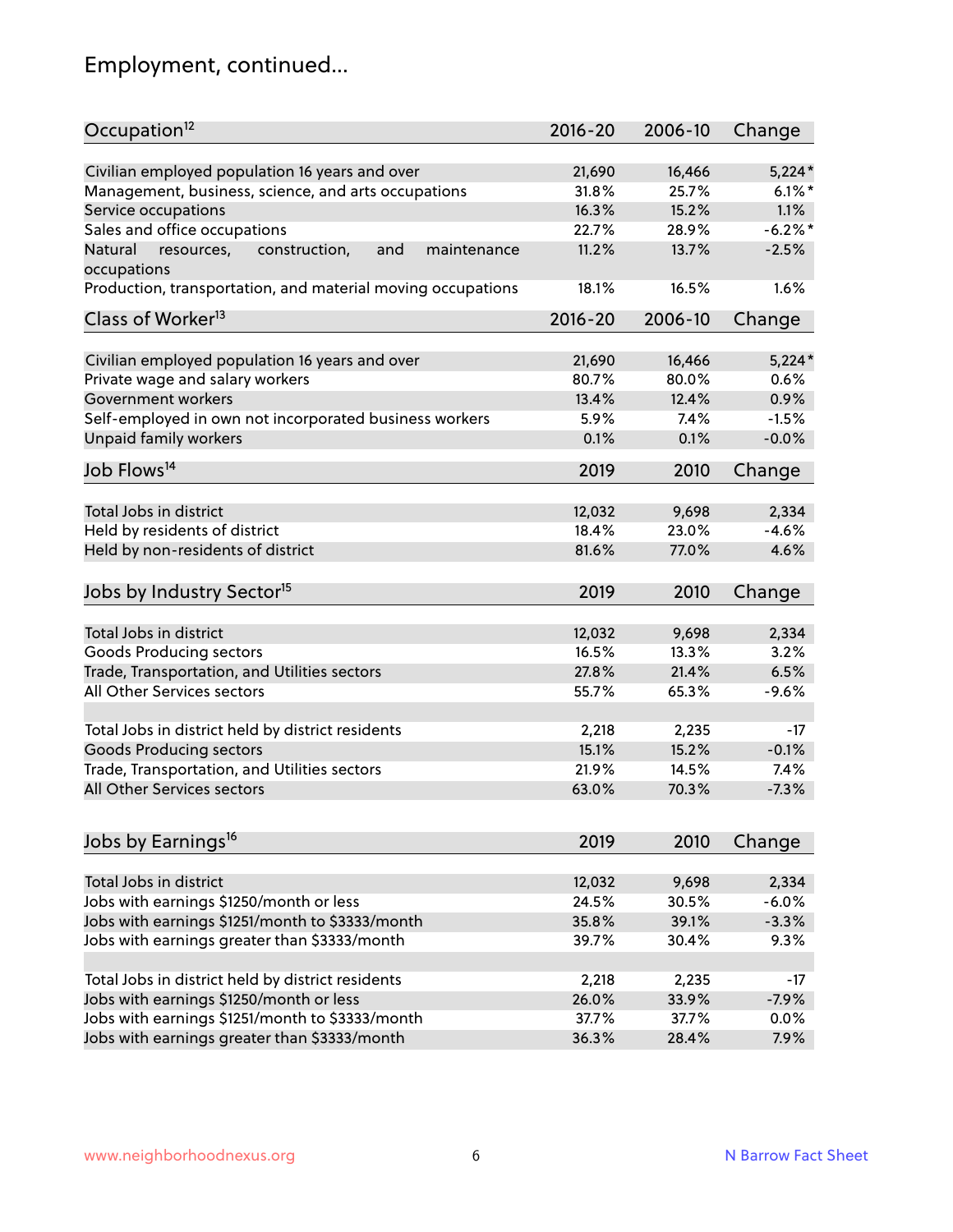# Employment, continued...

| 2019   | 2010  | Change  |
|--------|-------|---------|
|        |       |         |
| 12,032 | 9,698 | 2,334   |
| 24.3%  | 24.5% | $-0.2%$ |
| 53.6%  | 57.4% | $-3.8%$ |
| 22.1%  | 18.1% | 4.0%    |
|        |       |         |
| 2.218  | 2.235 | $-17$   |
| 21.8%  | 19.7% | 2.1%    |
| 52.0%  | 57.1% | $-5.2%$ |
| 26.2%  | 23.1% | 3.1%    |
|        |       |         |

#### Education

| School Enrollment <sup>18</sup>                | $2016 - 20$ | 2006-10 | Change     |
|------------------------------------------------|-------------|---------|------------|
|                                                |             |         |            |
| Population 3 years and over enrolled in school | 11,248      | 9,274   | $1,974*$   |
| Nursery school, preschool                      | 7.2%        | 7.4%    | $-0.2%$    |
| Kindergarten                                   | 6.3%        | 3.9%    | 2.4%       |
| Elementary school (grades 1-8)                 | 45.0%       | 51.3%   | $-6.3%$    |
| High school (grades 9-12)                      | 23.9%       | 24.9%   | $-0.9%$    |
| College or graduate school                     | 17.6%       | 12.6%   | $5.0\%$    |
| Educational Attainment <sup>19</sup>           | $2016 - 20$ | 2006-10 | Change     |
|                                                |             |         |            |
| Population 25 years and over                   | 30,176      | 23,693  | $6,483*$   |
| Less than 9th grade                            | 4.6%        | 7.2%    | $-2.5%$    |
| 9th to 12th grade, no diploma                  | 9.0%        | 16.3%   | $-7.2\%$ * |
| High school graduate (includes equivalency)    | 34.2%       | 32.0%   | 2.2%       |
| Some college, no degree                        | 22.7%       | 22.6%   | 0.1%       |
| Associate's degree                             | 8.0%        | 7.5%    | 0.5%       |
| Bachelor's degree                              | 12.4%       | 9.6%    | $2.8\%$ *  |
| Graduate or professional degree                | 9.1%        | 4.9%    | 4.2%       |
|                                                |             |         |            |
| Percent high school graduate or higher         | 86.3%       | 76.6%   | $9.8\%$ *  |
| Percent bachelor's degree or higher            | 21.5%       | 14.5%   | $7.1\%$ *  |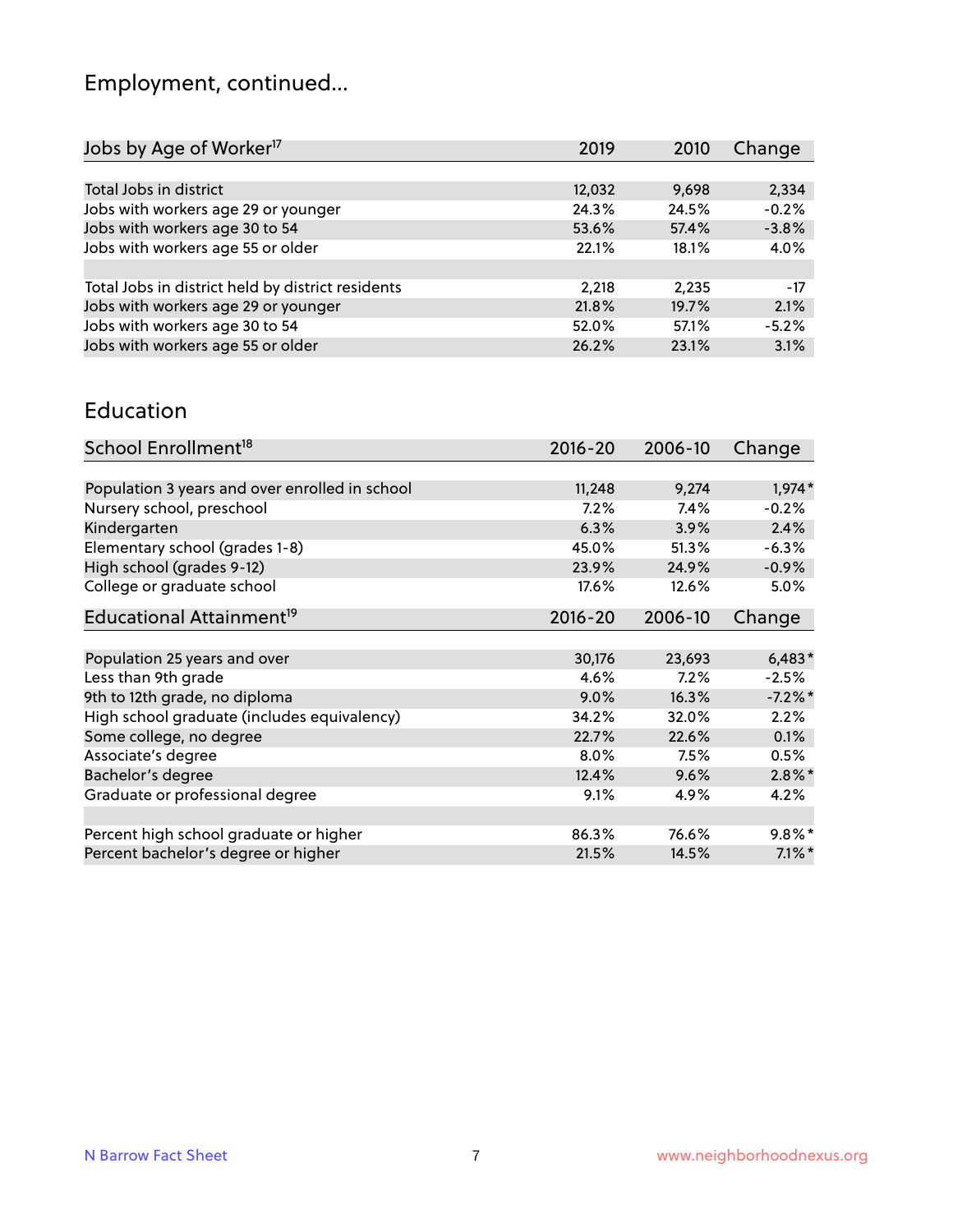## Housing

| Households by Type <sup>20</sup>                     | 2016-20 | 2006-10 | Change     |
|------------------------------------------------------|---------|---------|------------|
|                                                      |         |         |            |
| <b>Total households</b>                              | 15,382  | 13,209  | $2,173*$   |
| Family households (families)                         | 75.2%   | 74.3%   | 0.9%       |
| With own children under 18 years                     | 35.7%   | 38.0%   | $-2.3%$    |
| Married-couple family                                | 56.8%   | 55.7%   | 1.1%       |
| With own children of the householder under 18 years  | 25.6%   | 28.9%   | $-3.4%$    |
| Male householder, no wife present, family            | 6.1%    | 6.9%    | $-0.8%$    |
| With own children of the householder under 18 years  | 2.8%    | 3.5%    | $-0.7%$    |
| Female householder, no husband present, family       | 12.3%   | 11.7%   | 0.6%       |
| With own children of the householder under 18 years  | 7.4%    | 5.5%    | 1.8%       |
| Nonfamily households                                 | 24.8%   | 25.7%   | $-0.9%$    |
| Householder living alone                             | 21.3%   | 22.5%   | $-1.2%$    |
| 65 years and over                                    | 11.0%   | 8.2%    | $2.8\%$ *  |
|                                                      |         |         |            |
| Households with one or more people under 18 years    | 39.6%   | 42.4%   | $-2.8%$    |
| Households with one or more people 65 years and over | 28.5%   | 19.1%   | $9.3\%$ *  |
|                                                      |         |         |            |
| Average household size                               | 2.91    | 2.85    | 0.06       |
| Average family size                                  | 3.39    | 3.31    | 0.08       |
| Housing Occupancy <sup>21</sup>                      | 2016-20 | 2006-10 | Change     |
|                                                      |         |         |            |
| Total housing units                                  | 16,486  | 15,006  | $1,480*$   |
| Occupied housing units                               | 93.3%   | 88.0%   | $5.3\%$ *  |
| Vacant housing units                                 | 6.7%    | 12.0%   | $-5.3\%$ * |
|                                                      |         |         |            |
| Homeowner vacancy rate                               | 1.9     | 3.5     | $-1.6$     |
| Rental vacancy rate                                  | 5.8     | 12.4    | $-6.7$     |
|                                                      |         |         |            |
| Units in Structure <sup>22</sup>                     | 2016-20 | 2006-10 | Change     |
| Total housing units                                  | 16,486  | 15,006  | $1,480*$   |
| 1-unit, detached                                     | 80.1%   | 76.6%   | $3.5\%$ *  |
| 1-unit, attached                                     | 2.5%    | 2.1%    | 0.5%       |
| 2 units                                              | 3.7%    | 5.3%    | $-1.6%$    |
| 3 or 4 units                                         | 2.6%    | 1.7%    | 0.9%       |
| 5 to 9 units                                         | 2.0%    | 2.1%    | $-0.1%$    |
| 10 to 19 units                                       | 0.7%    | 0.5%    | 0.2%       |
| 20 or more units                                     | 0.9%    | 0.7%    | 0.1%       |
| Mobile home                                          | 7.5%    | 10.9%   | $-3.4\%$ * |
| Boat, RV, van, etc.                                  | 0.0%    | 0.0%    | 0.0%       |
|                                                      |         |         |            |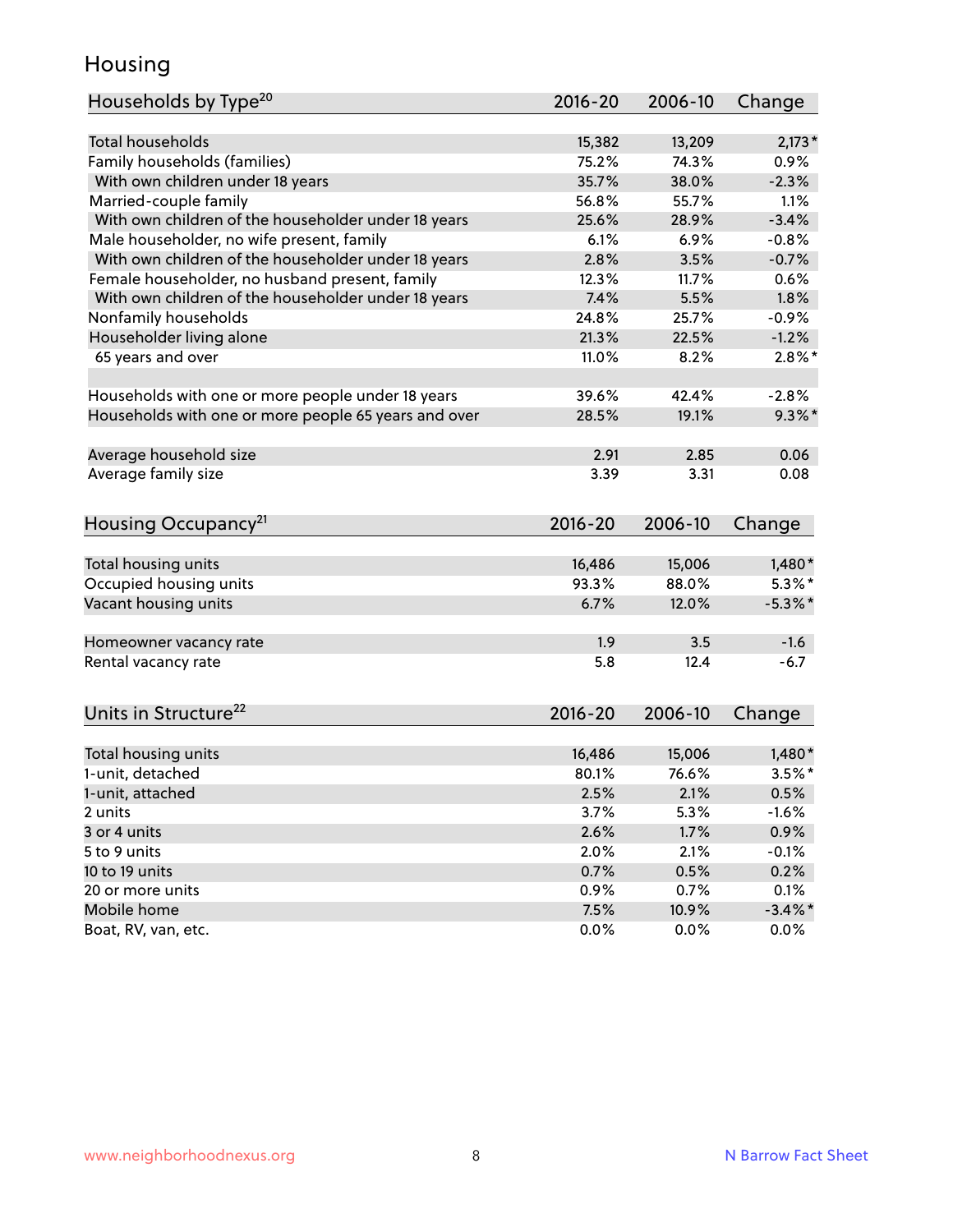## Housing, Continued...

| Year Structure Built <sup>23</sup>             | 2016-20     | 2006-10 | Change      |
|------------------------------------------------|-------------|---------|-------------|
| Total housing units                            | 16,486      | 15,006  | $1,480*$    |
| Built 2014 or later                            | 5.0%        | (X)     | (X)         |
| Built 2010 to 2013                             | 1.3%        | (X)     | (X)         |
| Built 2000 to 2009                             | 33.0%       | 24.0%   | $9.1\%$ *   |
| Built 1990 to 1999                             | 20.2%       | 24.4%   | $-4.3\%$ *  |
| Built 1980 to 1989                             | 15.4%       | 23.5%   | $-8.0\%$ *  |
| Built 1970 to 1979                             | 9.4%        | 10.8%   | $-1.4%$     |
| Built 1960 to 1969                             | 6.1%        | 5.4%    | 0.7%        |
| Built 1950 to 1959                             | 3.8%        | 5.6%    | $-1.8%$     |
| Built 1940 to 1949                             | 2.4%        | 1.4%    | 1.0%        |
| Built 1939 or earlier                          | 3.4%        | 4.9%    | $-1.5%$     |
|                                                |             |         |             |
| Housing Tenure <sup>24</sup>                   | $2016 - 20$ | 2006-10 | Change      |
| Occupied housing units                         | 15,382      | 13,209  | $2,173*$    |
| Owner-occupied                                 | 74.3%       | 72.4%   | 1.9%        |
| Renter-occupied                                | 25.7%       | 27.6%   | $-1.9%$     |
| Average household size of owner-occupied unit  | 2.92        | 2.87    | 0.06        |
| Average household size of renter-occupied unit | 2.88        | 2.81    | 0.08        |
| Residence 1 Year Ago <sup>25</sup>             | $2016 - 20$ | 2006-10 | Change      |
|                                                |             |         |             |
| Population 1 year and over                     | 44,657      | 37,060  | 7,597*      |
| Same house                                     | 88.6%       | 84.2%   | $4.4\%$ *   |
| Different house in the U.S.                    | 11.1%       | 15.7%   | $-4.6\%$ *  |
| Same county                                    | 3.9%        | 8.2%    | $-4.3\%$ *  |
| Different county                               | 7.1%        | 7.5%    | $-0.3%$     |
| Same state                                     | 4.9%        | 5.4%    | $-0.5%$     |
| Different state                                | 2.2%        | 2.1%    | 0.1%        |
| Abroad                                         | 0.4%        | 0.2%    | 0.2%        |
| Value of Housing Unit <sup>26</sup>            | $2016 - 20$ | 2006-10 | Change      |
| Owner-occupied units                           | 11,433      | 9,561   | $1,872*$    |
| Less than \$50,000                             | 2.9%        | 3.2%    | $-0.2%$     |
| \$50,000 to \$99,999                           | 8.7%        | 14.5%   | $-5.8%$     |
| \$100,000 to \$149,999                         | 20.0%       | 43.2%   | $-23.2\%$ * |
| \$150,000 to \$199,999                         | 33.4%       | 16.5%   | 16.9%*      |
| \$200,000 to \$299,999                         | 22.3%       | 12.6%   | $9.7\%$ *   |
| \$300,000 to \$499,999                         | 9.7%        | 6.4%    | 3.3%        |
| \$500,000 to \$999,999                         | 2.7%        | 2.8%    | $-0.1%$     |
| \$1,000,000 or more                            | 0.4%        | 0.8%    | $-0.5%$     |
| Median (dollars)                               | 172,277     | 138,238 | 34,039*     |
| Mortgage Status <sup>27</sup>                  | $2016 - 20$ | 2006-10 | Change      |
| Owner-occupied units                           | 11,433      | 9,561   | $1,872*$    |
| Housing units with a mortgage                  | 71.6%       | 77.6%   | $-5.9\%$ *  |
| Housing units without a mortgage               | 28.4%       | 22.4%   | 5.9%*       |
|                                                |             |         |             |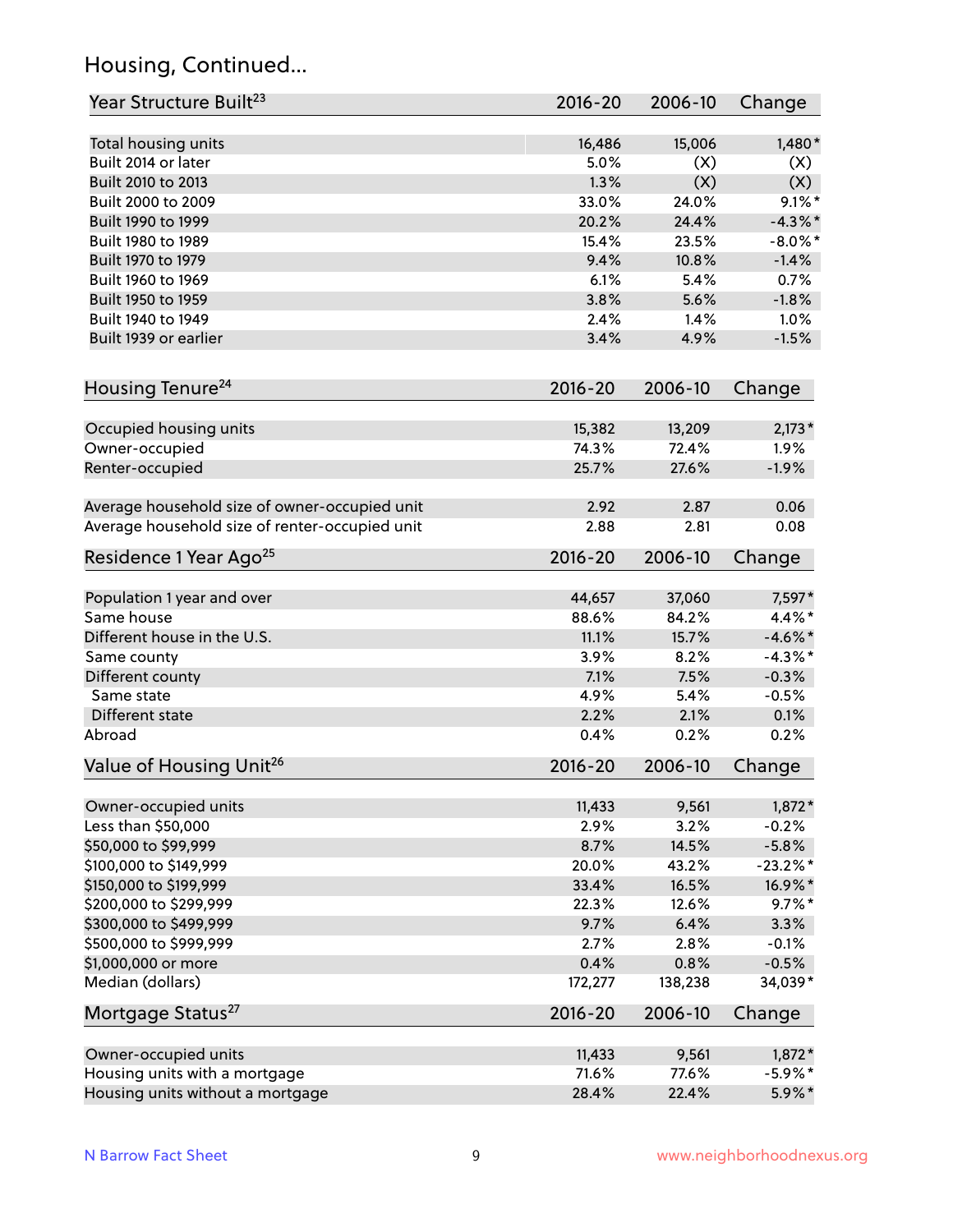## Housing, Continued...

| Selected Monthly Owner Costs <sup>28</sup>                                            | 2016-20     | 2006-10 | Change   |
|---------------------------------------------------------------------------------------|-------------|---------|----------|
| Housing units with a mortgage                                                         | 8,191       | 7,417   | $774*$   |
| Less than \$300                                                                       | 0.0%        | 0.7%    | $-0.7%$  |
| \$300 to \$499                                                                        | 0.6%        | 4.1%    | $-3.5%$  |
| \$500 to \$999                                                                        | 21.2%       | 21.3%   | $-0.1%$  |
| \$1,000 to \$1,499                                                                    | 46.0%       | 49.8%   | $-3.8%$  |
| \$1,500 to \$1,999                                                                    | 18.4%       | 13.5%   | 4.9%*    |
| \$2,000 to \$2,999                                                                    | 11.5%       | 8.0%    | 3.5%     |
| \$3,000 or more                                                                       | 2.4%        | 2.6%    | $-0.2%$  |
| Median (dollars)                                                                      | 1,262       | 1,220   | $42*$    |
| Housing units without a mortgage                                                      | 3,242       | 2,144   | $1,098*$ |
| Less than \$150                                                                       | 1.4%        | 3.9%    | $-2.5%$  |
| \$150 to \$249                                                                        | 12.1%       | 22.7%   | $-10.7%$ |
| \$250 to \$349                                                                        | 20.4%       | 23.1%   | $-2.7%$  |
| \$350 to \$499                                                                        | 31.4%       | 32.4%   | $-1.0%$  |
| \$500 to \$699                                                                        | 27.3%       | 8.8%    | 18.5%    |
| \$700 or more                                                                         | 7.5%        | 9.1%    | $-1.6%$  |
| Median (dollars)                                                                      | 421         | 351     | $70*$    |
| Selected Monthly Owner Costs as a Percentage of<br>Household Income <sup>29</sup>     | $2016 - 20$ | 2006-10 | Change   |
| Housing units with a mortgage (excluding units where<br>SMOCAPI cannot be computed)   | 8,130       | 7,362   | 768      |
| Less than 20.0 percent                                                                | 47.9%       | 35.6%   | 12.3%*   |
| 20.0 to 24.9 percent                                                                  | 13.8%       | 16.4%   | $-2.5%$  |
| 25.0 to 29.9 percent                                                                  | 8.9%        | 11.4%   | $-2.5%$  |
| 30.0 to 34.9 percent                                                                  | 6.6%        | 8.7%    | $-2.2%$  |
| 35.0 percent or more                                                                  | 22.9%       | 28.0%   | $-5.1%$  |
| Not computed                                                                          | 61          | 55      | 6        |
| Housing unit without a mortgage (excluding units where<br>SMOCAPI cannot be computed) | 3,201       | 2,128   | 1,073    |
| Less than 10.0 percent                                                                | 51.6%       | 43.0%   | 8.6%     |
| 10.0 to 14.9 percent                                                                  | 22.7%       | 25.0%   | $-2.3%$  |
| 15.0 to 19.9 percent                                                                  | 7.2%        | 9.5%    | $-2.3%$  |
| 20.0 to 24.9 percent                                                                  | 6.4%        | 8.7%    | $-2.4%$  |
| 25.0 to 29.9 percent                                                                  | 2.3%        | 2.6%    | $-0.3%$  |
| 30.0 to 34.9 percent                                                                  | 1.3%        | 1.7%    | $-0.3%$  |
| 35.0 percent or more                                                                  | 8.5%        | 9.4%    | $-0.9%$  |
| Not computed                                                                          | 41          | 16      | 25       |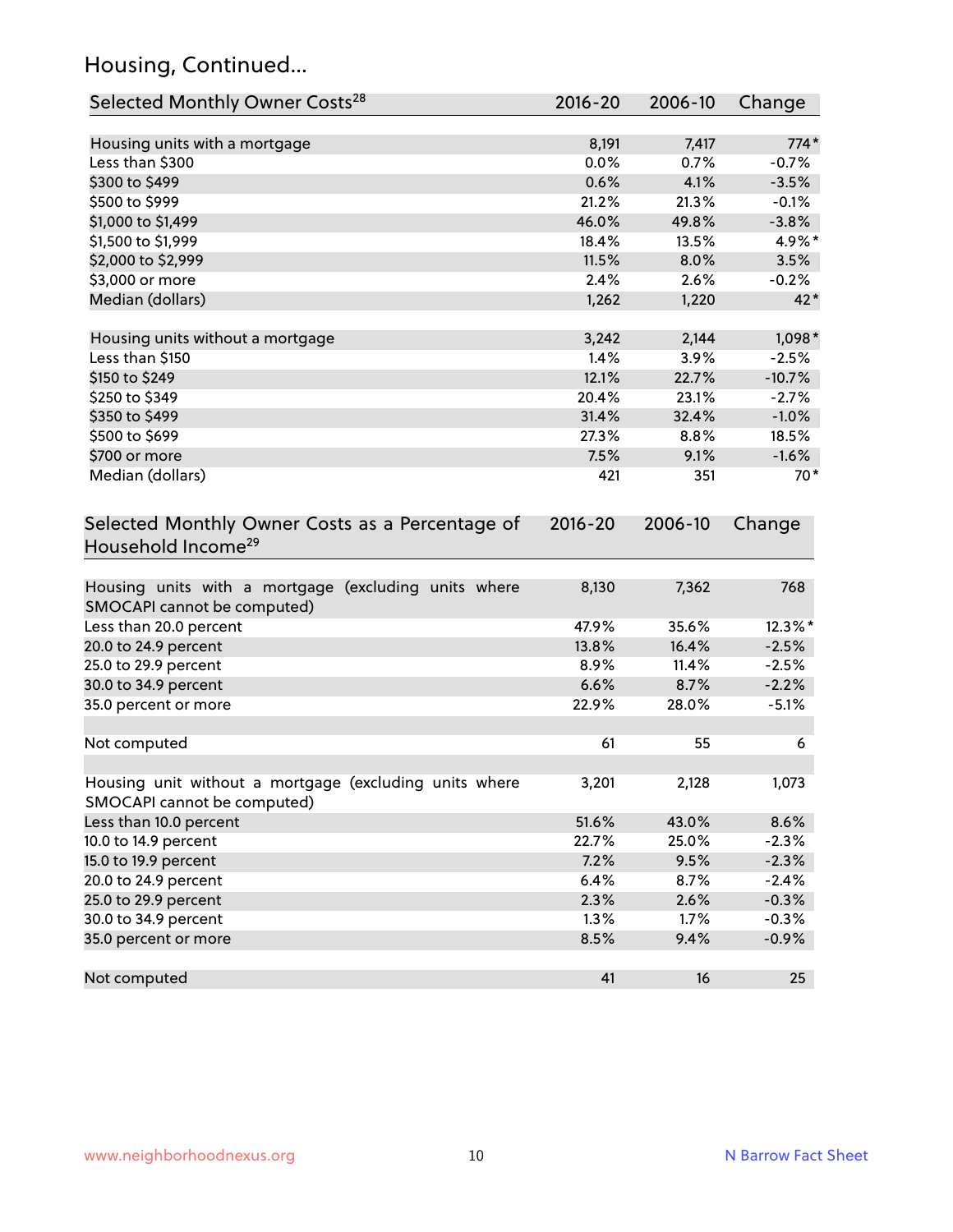# Housing, Continued...

| Gross Rent <sup>30</sup>                                           | 2016-20        | 2006-10        | Change              |
|--------------------------------------------------------------------|----------------|----------------|---------------------|
| Occupied units paying rent                                         | 3,779          | 3,333          | 446                 |
| Less than \$200                                                    | 1.2%           | 1.5%           | $-0.3%$             |
| \$200 to \$499                                                     | 4.0%           | 10.9%          | $-6.9%$             |
| \$500 to \$749                                                     | 21.4%          | 35.5%          | $-14.1%$            |
| \$750 to \$999                                                     | 28.5%          | 28.9%          | $-0.4%$             |
| \$1,000 to \$1,499                                                 | 36.0%          | 22.1%          | 14.0%               |
| \$1,500 to \$1,999                                                 | 7.8%           | 1.1%           | 6.6%                |
| \$2,000 or more                                                    | 1.1%           | 0.0%           | 1.1%                |
| Median (dollars)                                                   | 957            | 858            | 98                  |
|                                                                    |                |                |                     |
| No rent paid                                                       | 170            | 315            | $-145$              |
| Gross Rent as a Percentage of Household Income <sup>31</sup>       | $2016 - 20$    | 2006-10        | Change              |
| Occupied units paying rent (excluding units where GRAPI            | 3,685          | 3,318          | 367                 |
| cannot be computed)                                                |                |                |                     |
| Less than 15.0 percent                                             | 11.0%          | 11.2%          | $-0.3%$             |
| 15.0 to 19.9 percent                                               | 9.0%           | 4.7%           | 4.3%                |
| 20.0 to 24.9 percent                                               | 13.1%          | 16.3%          | $-3.2%$             |
| 25.0 to 29.9 percent                                               | 12.9%          | 7.4%           | 5.6%                |
| 30.0 to 34.9 percent                                               | 10.9%          | 8.9%           | 2.0%                |
| 35.0 percent or more                                               | 43.1%          | 51.5%          | $-8.4%$             |
| Not computed                                                       | 264            | 330            | $-66$               |
| Transportation                                                     |                |                |                     |
| Commuting to Work <sup>32</sup>                                    | 2016-20        | 2006-10        | Change              |
|                                                                    |                |                |                     |
| Workers 16 years and over                                          | 21,262         | 16,095         | $5,167*$<br>$-1.4%$ |
| Car, truck, or van - drove alone<br>Car, truck, or van - carpooled | 79.3%<br>14.6% | 80.7%<br>14.0% | 0.6%                |
| Public transportation (excluding taxicab)                          | 0.2%           | 0.3%           | $-0.1%$             |
| Walked                                                             | 0.7%           | 0.9%           | $-0.3%$             |
| Other means                                                        | 0.8%           | 1.2%           | $-0.3%$             |
| Worked at home                                                     | 4.4%           | 2.9%           | 1.5%                |
|                                                                    |                |                |                     |
| Mean travel time to work (minutes)                                 | 33.4           | 30.8           | 2.6                 |
| Vehicles Available <sup>33</sup>                                   | $2016 - 20$    | 2006-10        | Change              |
| Occupied housing units                                             | 15,382         | 13,209         | $2,173*$            |
| No vehicles available                                              | 4.7%           | 4.7%           | 0.0%                |
| 1 vehicle available                                                | 29.0%          | 27.2%          | 1.7%                |
| 2 vehicles available                                               | 38.6%          | 40.7%          | $-2.1%$             |
| 3 or more vehicles available                                       | 27.7%          | 27.3%          | 0.4%                |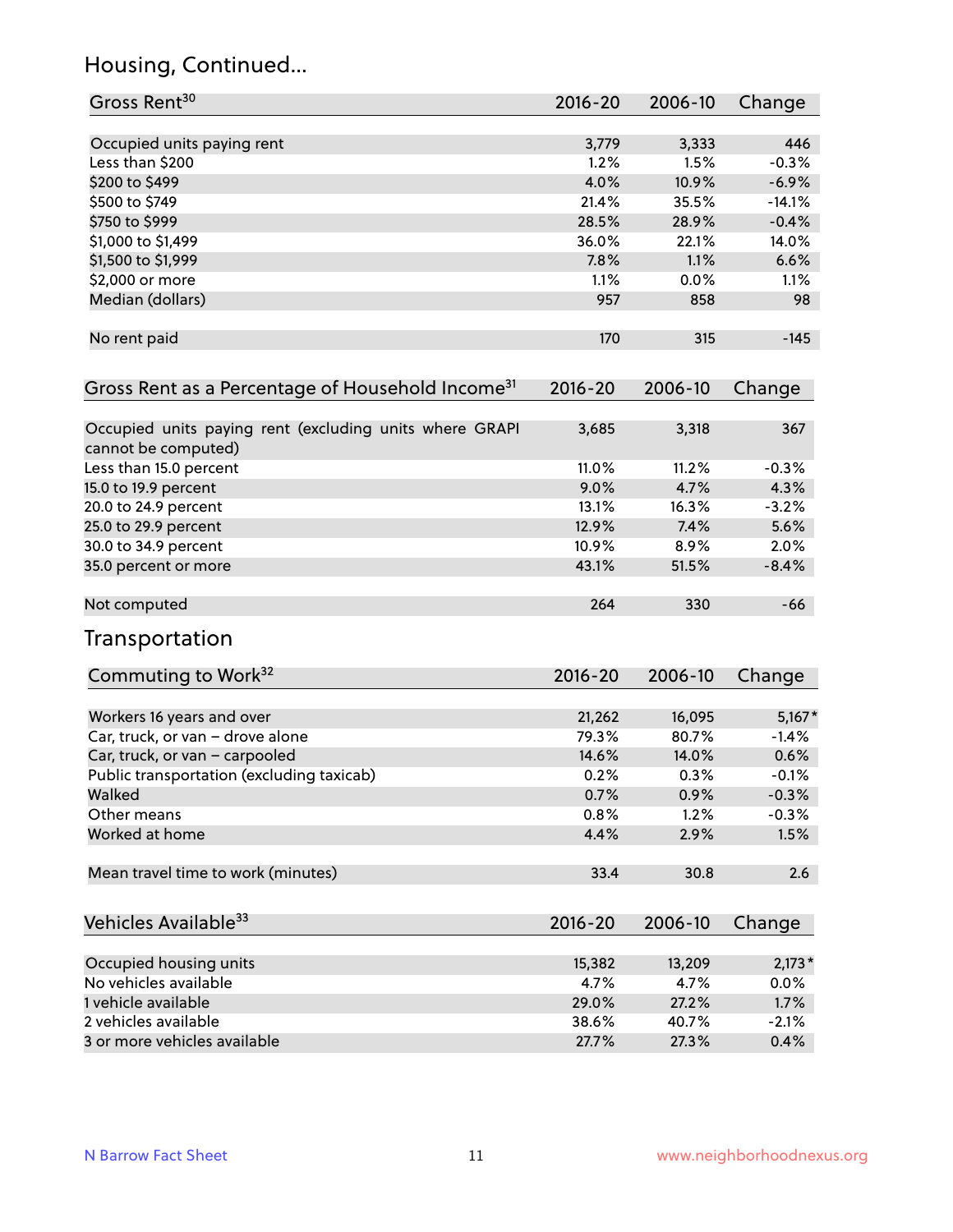#### Health

| Health Insurance coverage <sup>34</sup> | 2016-20 |
|-----------------------------------------|---------|
|-----------------------------------------|---------|

| Civilian Noninstitutionalized Population                | 44,904 |
|---------------------------------------------------------|--------|
| With health insurance coverage                          | 83.0%  |
| With private health insurance coverage                  | 61.0%  |
| With public health coverage                             | 32.7%  |
| No health insurance coverage                            | 17.0%  |
| Civilian Noninstitutionalized Population Under 19 years | 11,845 |
| No health insurance coverage                            | 9.6%   |
| Civilian Noninstitutionalized Population 19 to 64 years | 26,760 |
| In labor force:                                         | 20,822 |
| Employed:                                               | 19,915 |
| With health insurance coverage                          | 80.7%  |
| With private health insurance coverage                  | 76.5%  |
| With public coverage                                    | 6.9%   |
| No health insurance coverage                            | 19.3%  |
| Unemployed:                                             | 907    |
| With health insurance coverage                          | 21.5%  |
| With private health insurance coverage                  | 11.9%  |
| With public coverage                                    | 11.9%  |
| No health insurance coverage                            | 78.5%  |
| Not in labor force:                                     | 5,938  |
| With health insurance coverage                          | 70.5%  |
| With private health insurance coverage                  | 41.5%  |
| With public coverage                                    | 36.9%  |
| No health insurance coverage                            | 29.5%  |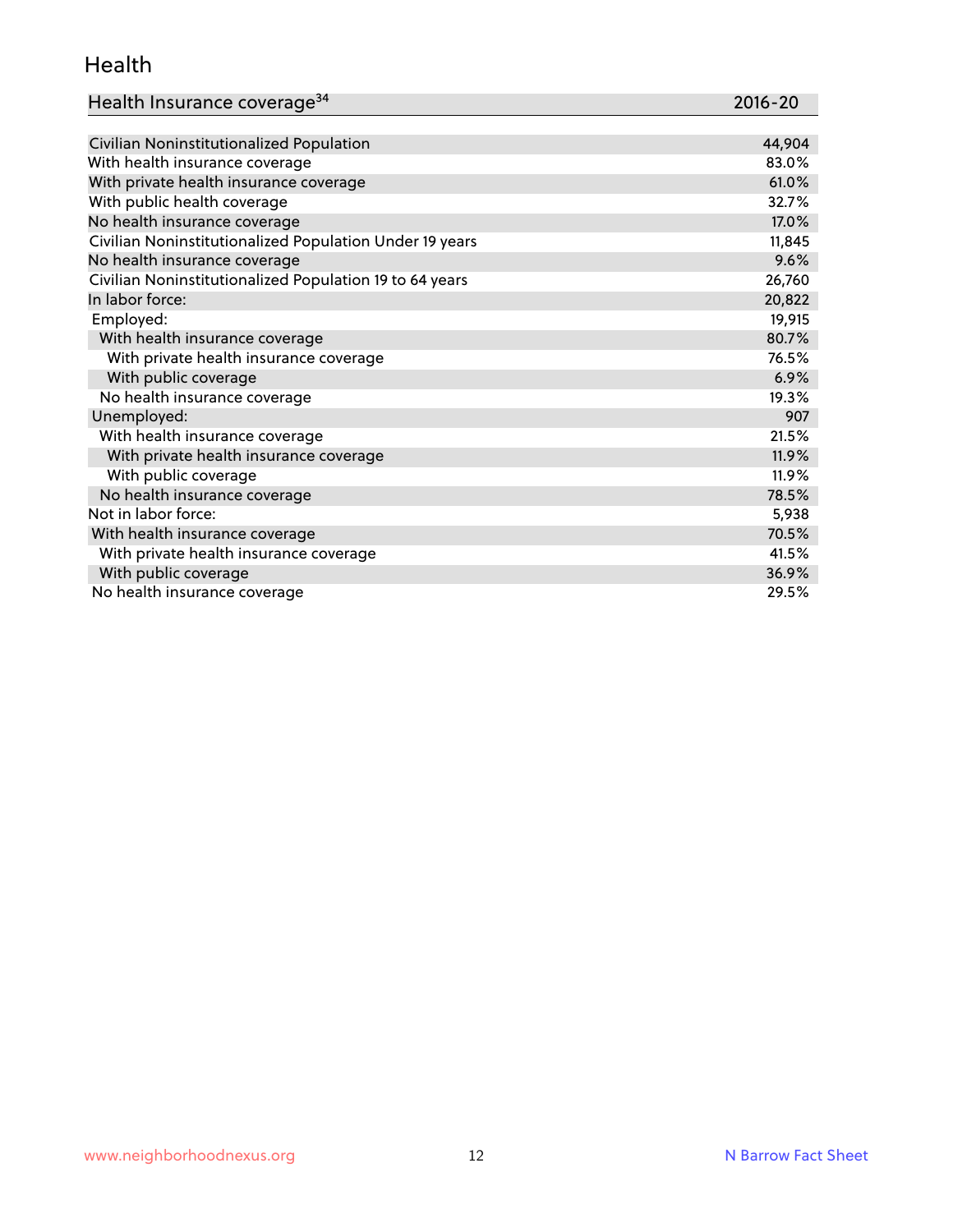## Employment Forecasts

| Forecast Employment by Sector <sup>35</sup>      | 2030   | 2020   | Change   |
|--------------------------------------------------|--------|--------|----------|
|                                                  |        |        |          |
| <b>All Sectors</b>                               | 16,516 | 15,815 | 4.4%     |
| Goods Producing                                  | 1,709  | 1,810  | $-5.6%$  |
| Agriculture, forestry, fishing and hunting       | 9      | 12     | $-25.0%$ |
| Mining                                           | 116    | 117    | $-0.9%$  |
| Construction                                     | 678    | 728    | $-6.9%$  |
| Manufacturing                                    | 906    | 953    | $-4.9%$  |
| Service Providing                                | 3,803  | 3,601  | 5.6%     |
| Wholesale trade                                  | 849    | 694    | 22.3%    |
| Retail trade                                     | 2,498  | 2,517  | $-0.8%$  |
| Transportation and warehousing                   | 417    | 343    | 21.6%    |
| <b>Utilities</b>                                 | 39     | 47     | $-17.0%$ |
| Information                                      | 91     | 81     | 12.3%    |
| <b>Financial activities</b>                      | 1,471  | 1,428  | 3.0%     |
| Finance and insurance                            | 813    | 739    | 10.0%    |
| Real estate and rental and leasing               | 658    | 689    | $-4.5%$  |
| Professional and business services               | 842    | 767    | 9.8%     |
| Professional, scientific, and technical services | 744    | 670    | 11.0%    |
| Management of companies and enterprises          | 98     | 97     | 1.0%     |
| <b>Education and health services</b>             | 3,543  | 3,222  | 10.0%    |
| <b>Education services</b>                        | 1,802  | 1,748  | 3.1%     |
| Health care and social assistance                | 1,741  | 1,474  | 18.1%    |
| Leisure and hospitality                          | 2,216  | 2,174  | 1.9%     |
| Arts, entertainment, and recreation              | 62     | 62     | 0.0%     |
| Accommodation and food services                  | 2,154  | 2,112  | 2.0%     |
| Other services, except public administration     | 648    | 658    | $-1.5%$  |
| <b>Public administration</b>                     | 1,234  | 1,153  | $7.0\%$  |

## Population Forecasts

| Population Forecasts <sup>36</sup> | 2030   | 2020   | Change |
|------------------------------------|--------|--------|--------|
|                                    |        |        |        |
| <b>Total Population</b>            | 56.131 | 45.071 | 24.5%  |
| <b>Total Households</b>            | 21.011 | 16.785 | 25.2%  |